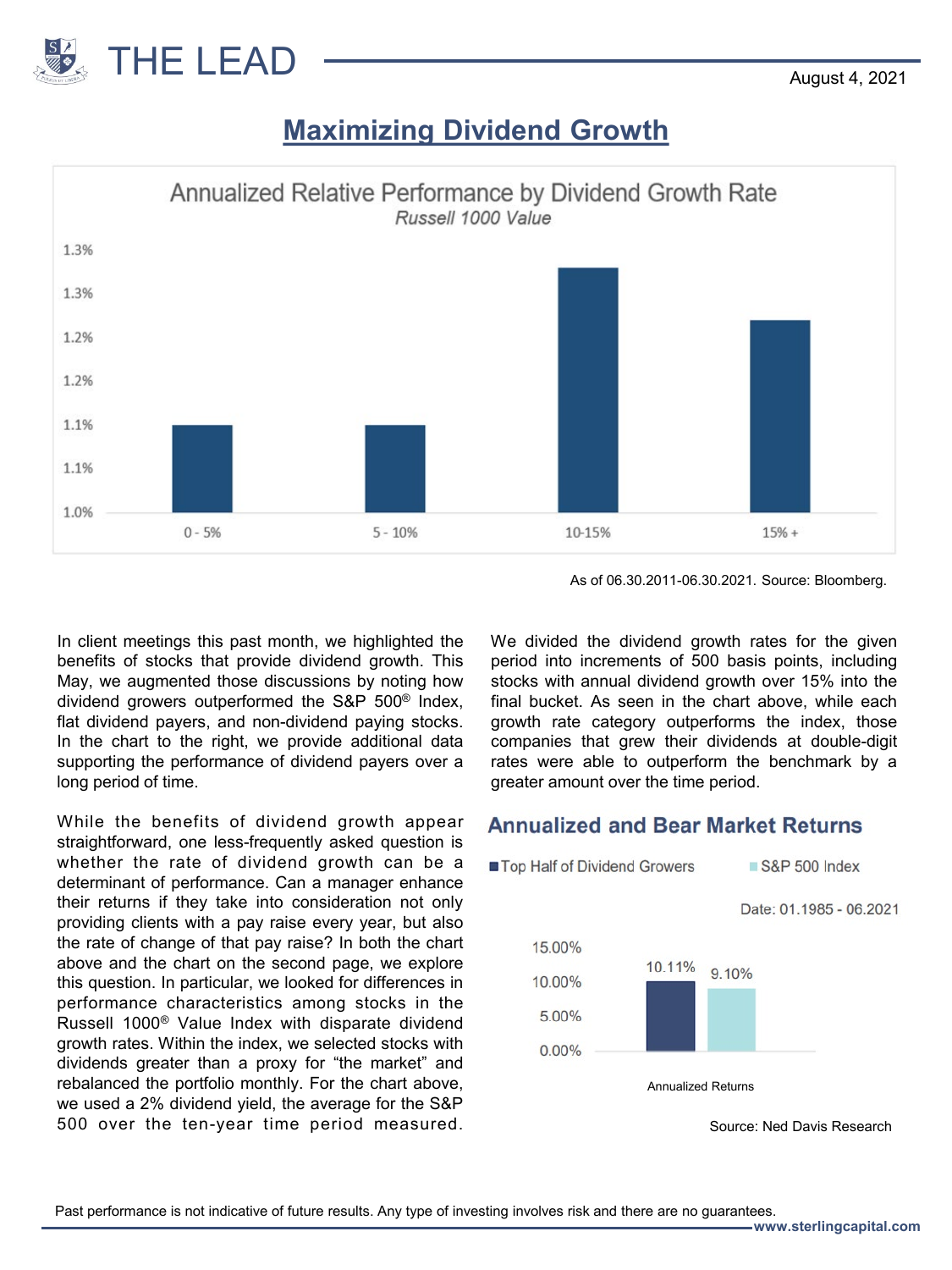

As of 06.30.2011-06.30.2021. Source: Bloomberg.

In line with our desire to provide clients with aboveaverage returns with below-average risk, we also wanted to assess the risk-adjusted returns of each category using a standard measure of risk-adjusted return – a Sharpe ratio. In terms of risk-adjusted returns, the middle two categories appeared to offer comparable benefits relative to the other categories.

We believe the results of this research reinforce the core tenets of our Equity Income strategy, which has employed a dividend growth investment philosophy for 20 years. In fact, the dividend growth rate for the

strategy averaged 11.8% for the five year period ending 06.30.2021, according to FactSet.

In selecting portfolio holdings that are not only dividend growers, but that also exhibit performance characteristics that satisfy our risk parameters, we believe our investment process can deliver attractive, risk-adjusted returns for our clients.

As always, thank you for your interest and trust in managing your investments.

**Charles J. Wittmann, CFA®**, Executive Director, joined Sterling Capital Management in 2014 and has investment experience since 1995. Chip is the portfolio manager of the Global Leaders strategy and associate portfolio manager of the Equity Income strategy. Prior to joining Sterling, he worked for Thompson Siegel & Walmsley as a portfolio manager and (generalist) analyst. Prior to TS&W, he was a founding portfolio manager and analyst with Shockoe Capital, an equity long/short hedge fund. Chip received his B.A. in Economics from Davidson College and his M.B.A. from Duke University's Fuqua School of Business. Chip earned the Certificate in ESG Investing, which is developed, administered and awarded by the CFA Society of the United Kingdom. He holds the Chartered Financial Analyst® designation.



Past performance is not indicative of future results. Any type of investing involves risk and there are no guarantees.